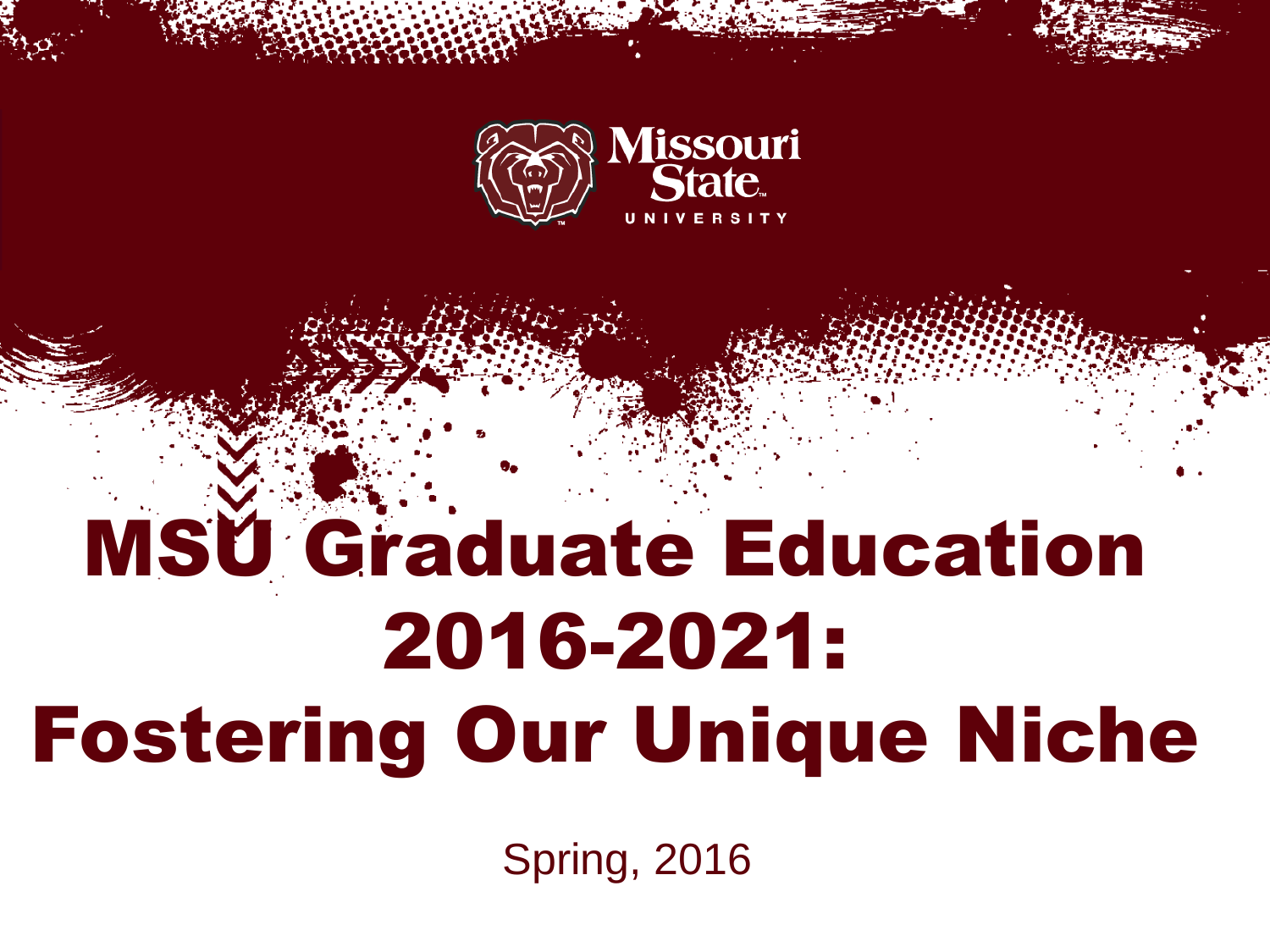## Good News Abounds

- Consultant reports that university community excited about grad education
- LRP identifies graduate education as one of the primary factors in distinguishing MSU
- MSU structure better than many
- Affordability: low costs plus support for nonresidents (MOGO, MSEP, International partners)
- Breadth of graduate programs and certificates
- Quality faculty-student mentoring
- Excellent facilities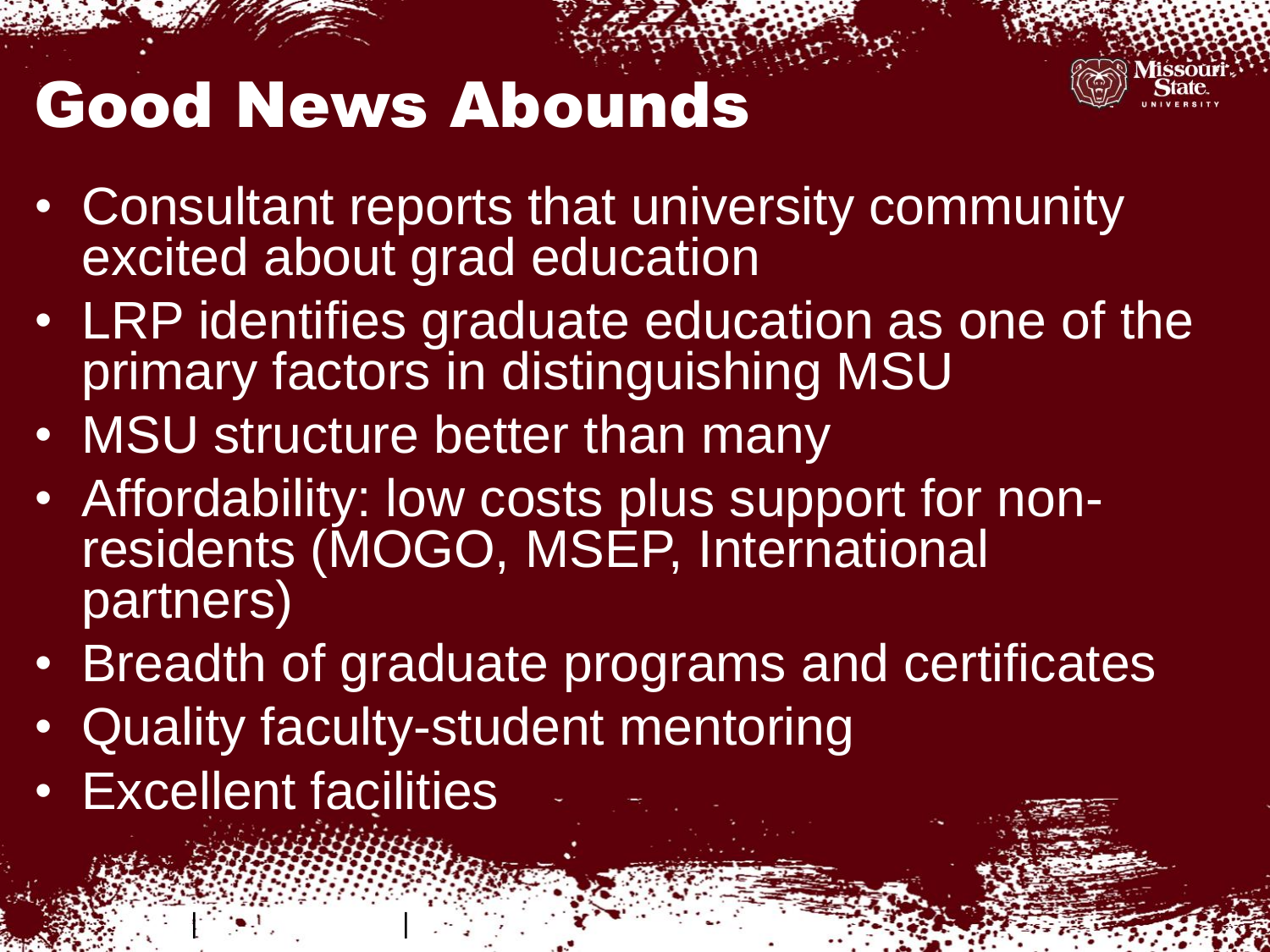## **Optimal Environment for GC Planning**

#### • Right Time

• 2016-2021 LRP is being finalized

- CGS consultant submitted report from Nov. visit
- SWOT analysis conducted in GC meetings in the fall
- "Listening tour" with dean of every college; GPDs in most
- Today we'll begin a conversation about how we can use all of this to make MSU graduate education even stronger.
- 5 Themes (Needs), Areas of Concentration
- You'll see some new committees, teams, etc. highlighted in yellow… that means that I want your feedback/input regarding purview and I need volunteers and/or suggestions for members!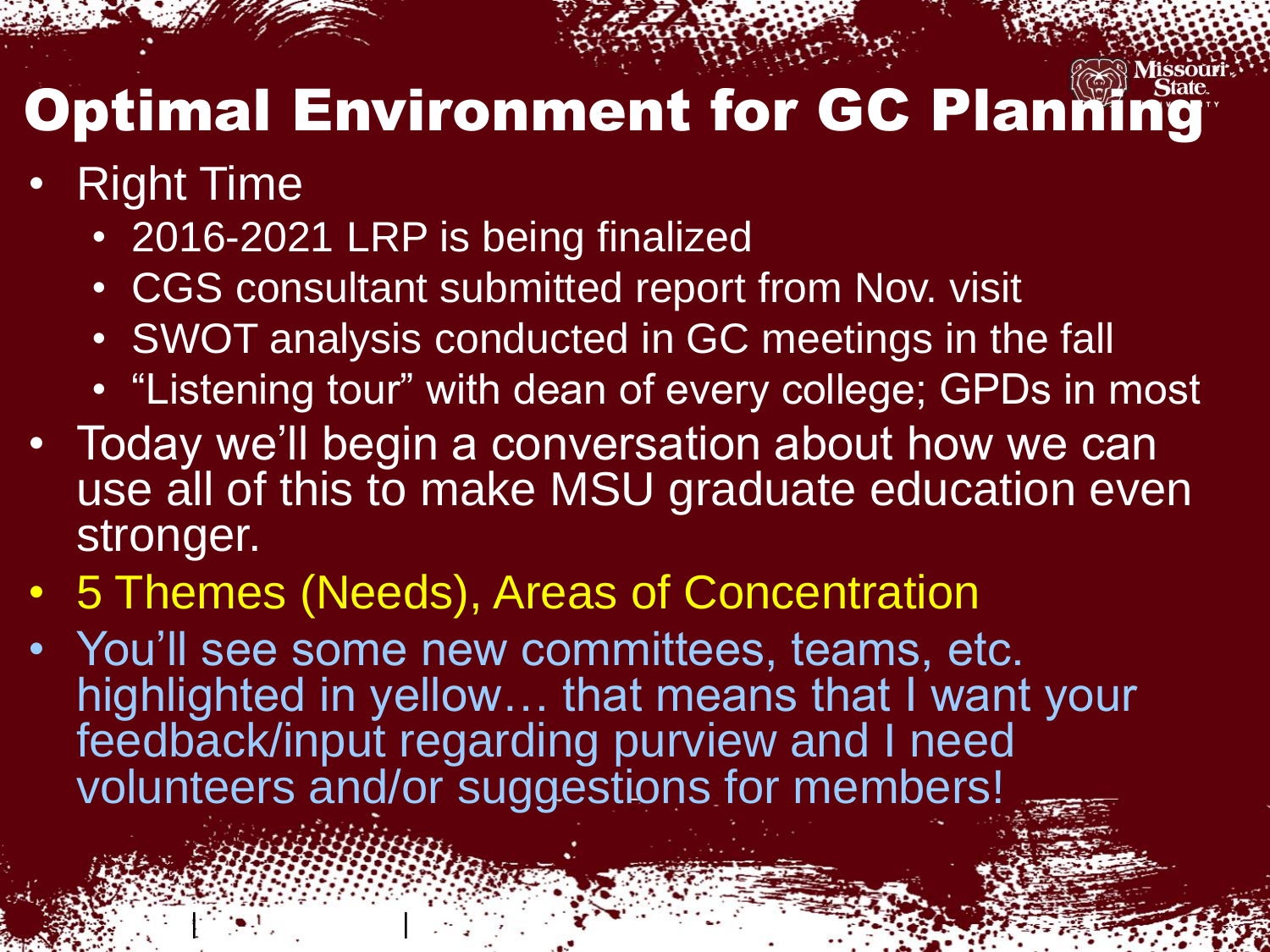

## Theme 1: Strong Infrastructure

- Recognition, resources, incentives related to supporting graduate students
- Consistency (or acknowledged inconsistency...) for recognition of contributions to graduate education (e.g., workload allocation)
	- Consultant indicated multiple reports of frustration over inconsistency across and within colleges
- Focused support and development for GPDs
- Improved application/admissions portal and processes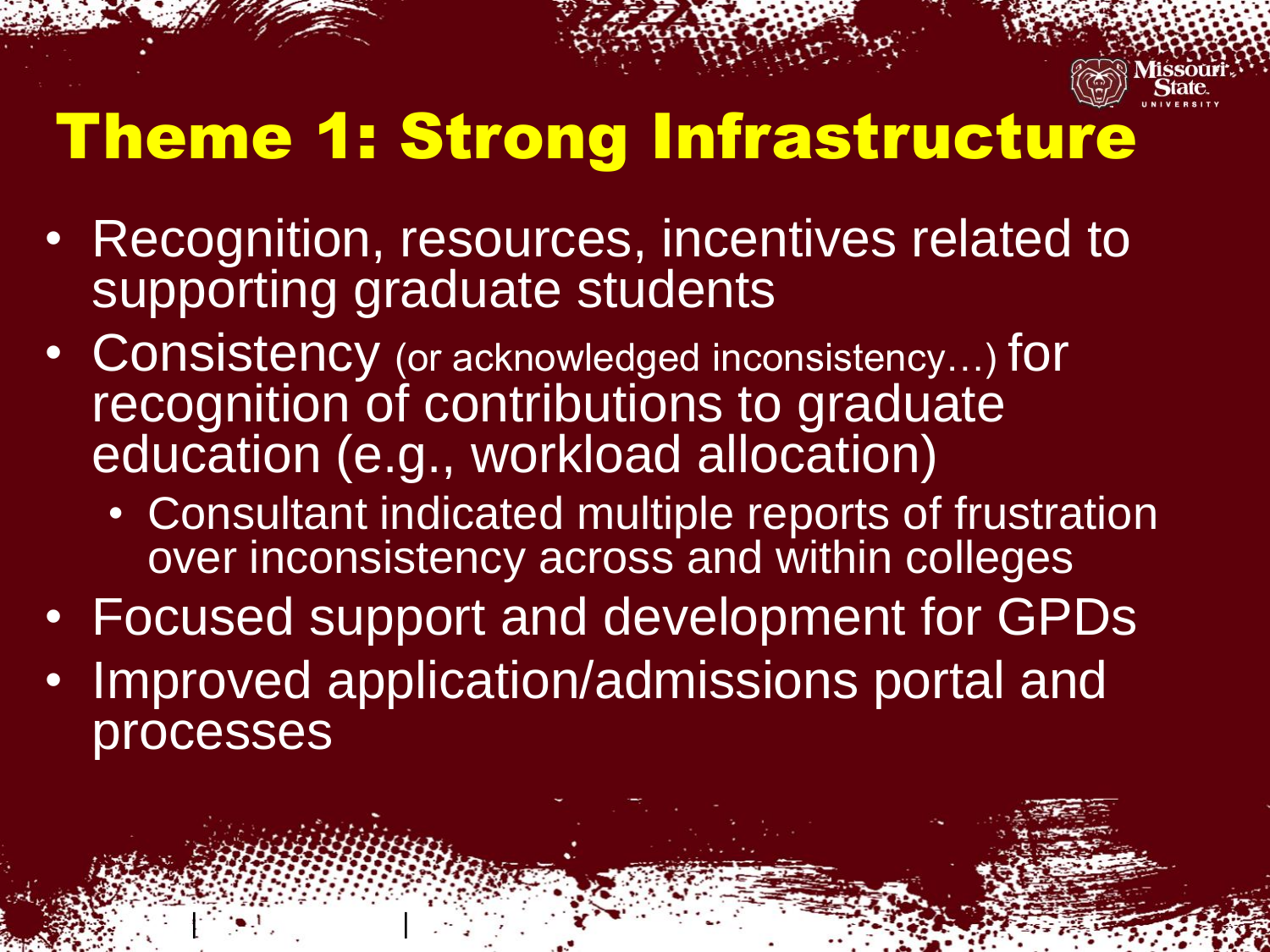## Graduate College Steering Committee

Grad Dean/Assoc Dean, Selected members of GC Exec Committee, Academic Dean, Selected GPDs

- Graduate Council will always have curricular authority
- However, the Exec Committee currently charged with "considering all issues related to graduate education at MSU not delegated to the standing committees of the Graduate Council."
- Academic units have College Councils, but they also have Leadership Teams (usually department heads, etc.)
- First task will be to identify/develop operational structure, including specific membership, terms, roles for current standing committees, etc.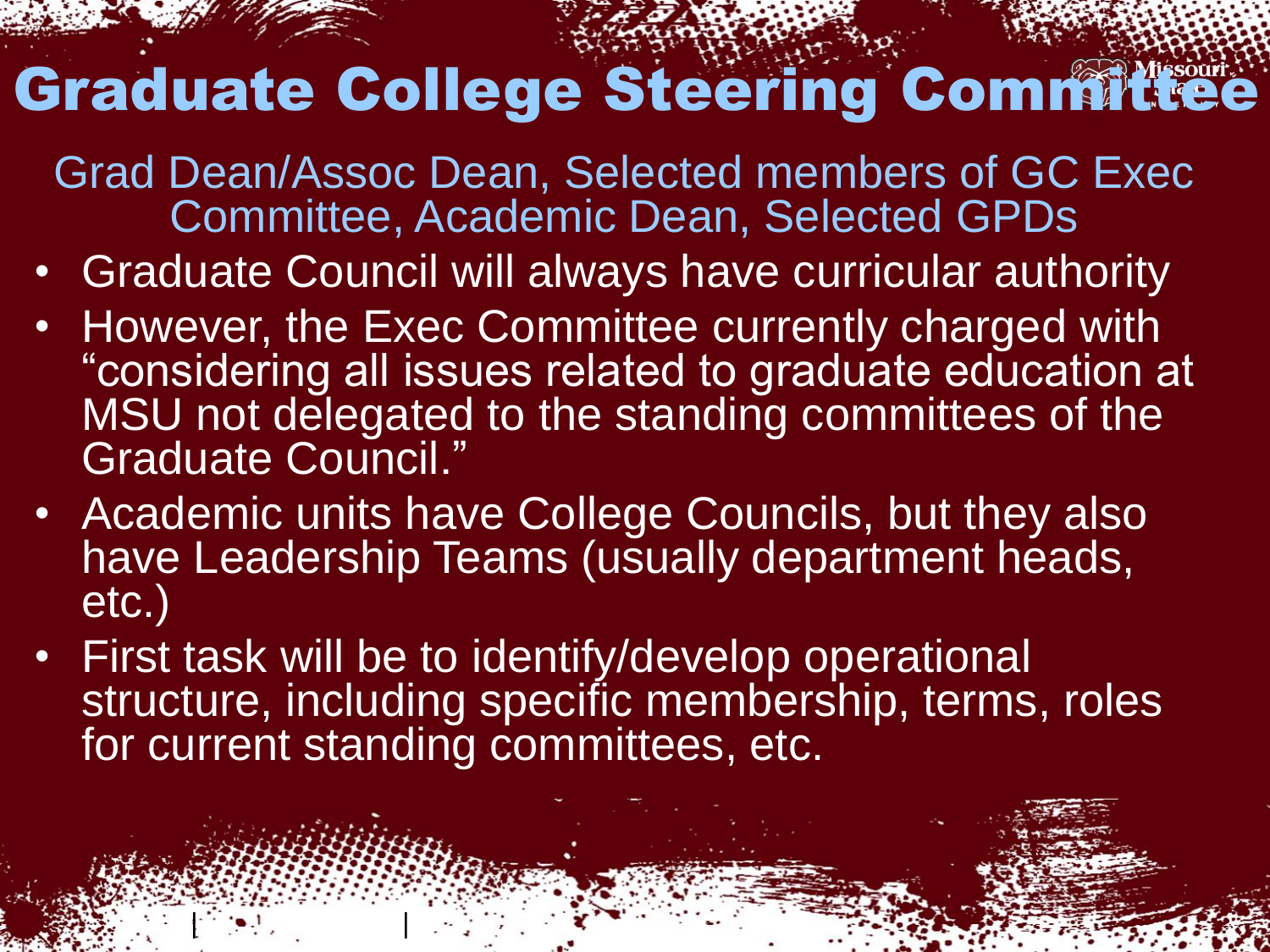## Graduate College Steering Committee

• Once they get going.....

- Collect input and develop yearly focus initiatives
- Inter- and intra-college models of graduate faculty support and expectations; representation in workloads
- Inter- and intra-college models of student support (including GA stipend levels) and expectations
- Ways to reward/recognize research mentoring, innovative programming, etc.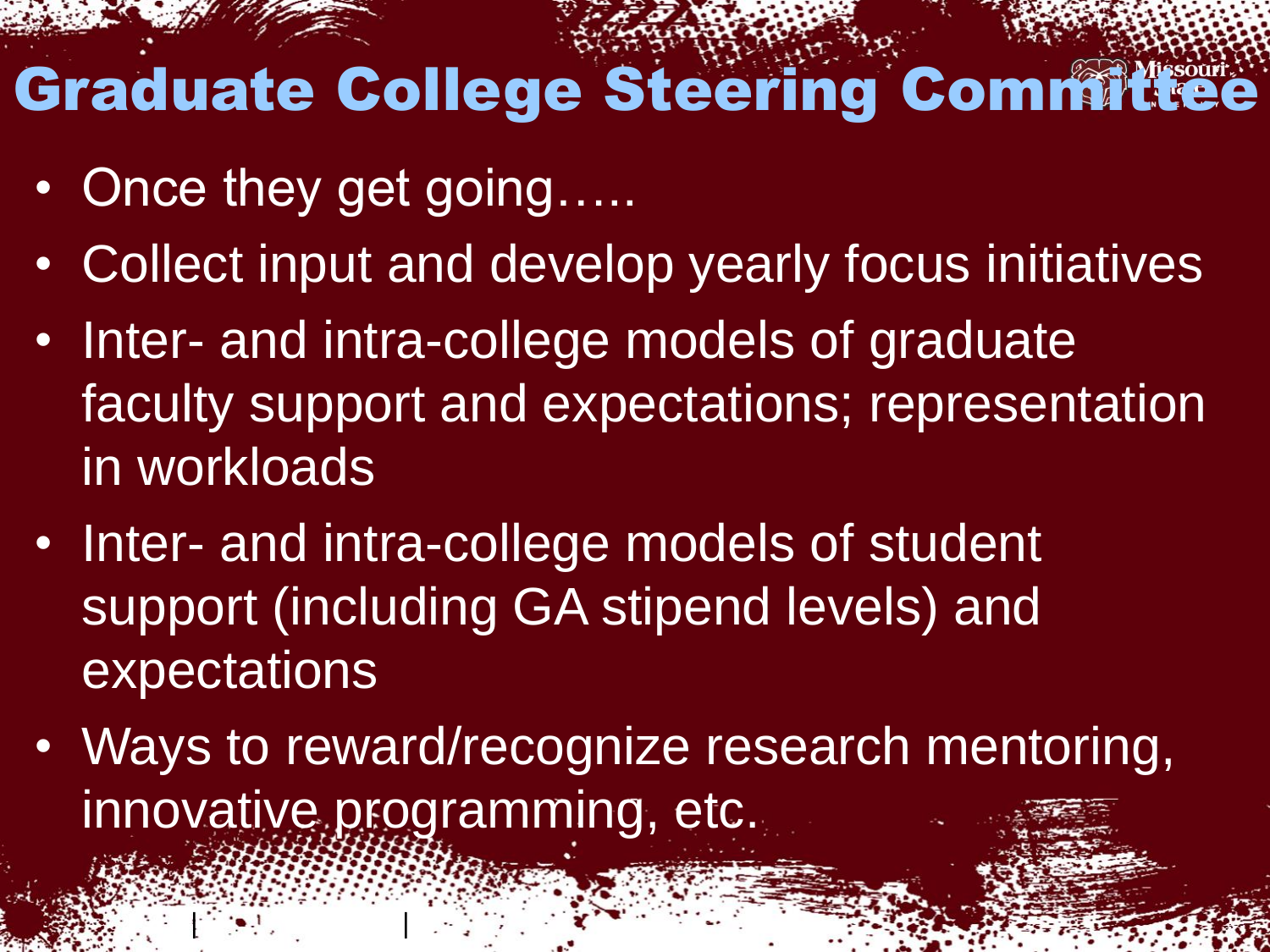

#### Other Strategies for Infrastructure

- New Admissions Portal
	- Graduate Admissions staff would play major role in use and local training.
- GPD Support

- GC will provide data re FT and PT admissions, retention, completion, etc.
- GC will support GPDs to provide ongoing communication with students, advisors, etc.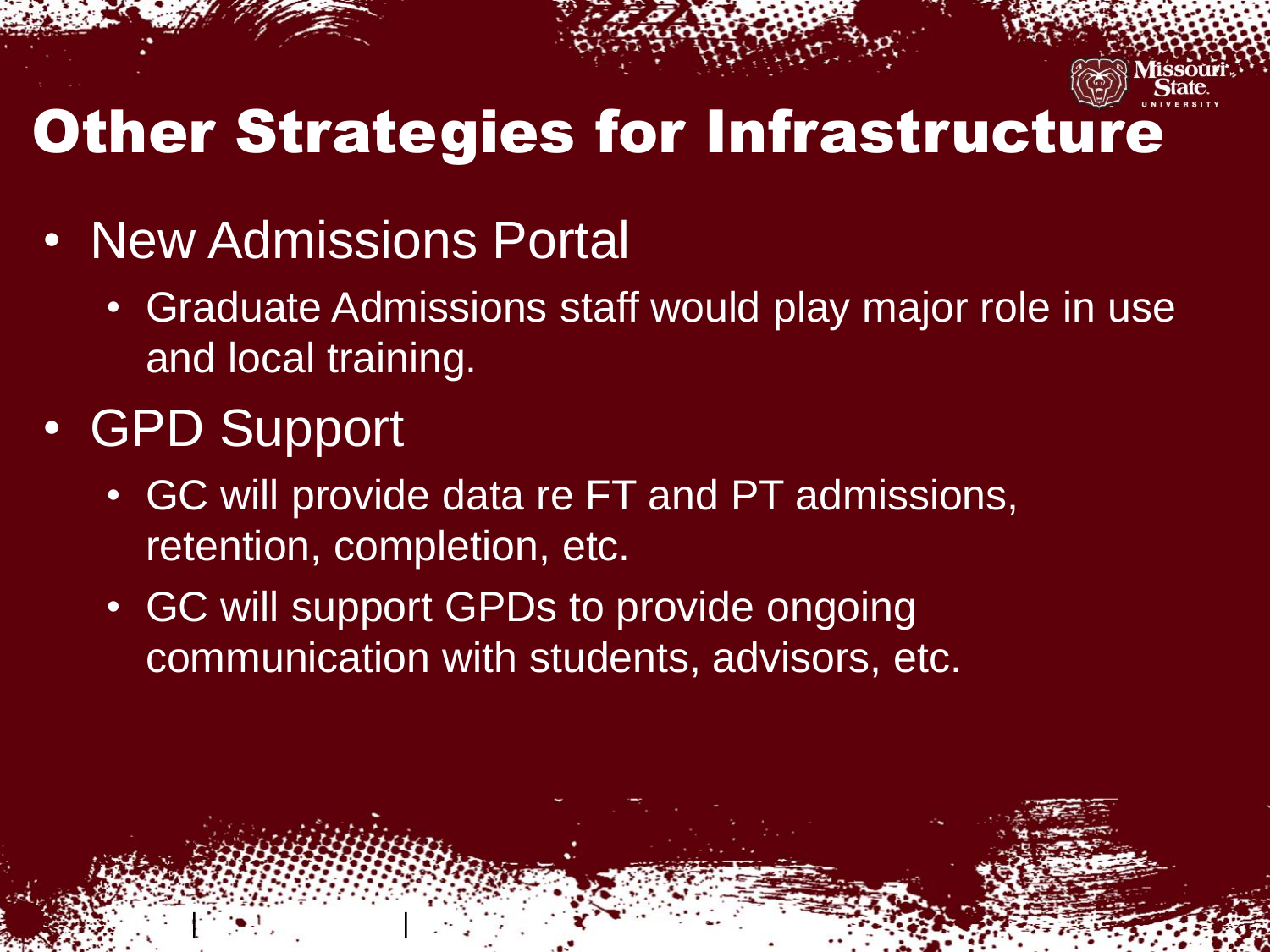

## Theme 2: Strategic Expansion

- Expand grad programs to serve *distinctive*  ….needs
- Offer cutting edge programs...innovative technologies….
- **Expand interdisciplinary programs**

- Partner with regional and state industries, both for traditional offerings and executive (cohort) programs
- Need to reward colleges that align with Grad College initiatives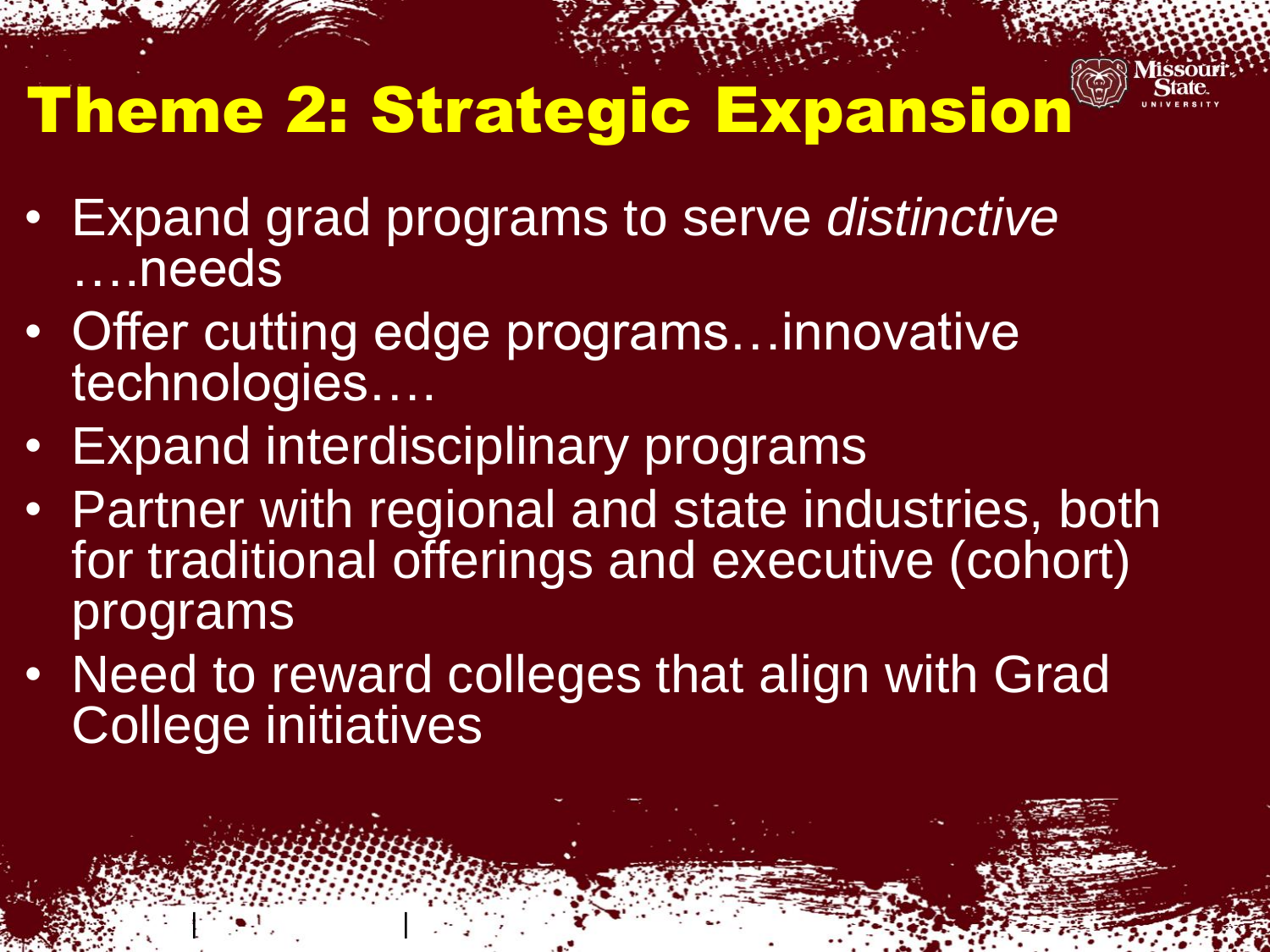## **Strategies**



• Graduate Academic Innovation Team (GAIT) Grad Dean/Assoc Dean, Rep from Career Services, Selected Faculty (ID programs, alternative models, etc.)

• New programs

- Innovative models for program delivery
- Collaborative relationships (within MSU; Outside MSU)
- College Distinctiveness Awards
- MSU Awards for Innovative Internship Sites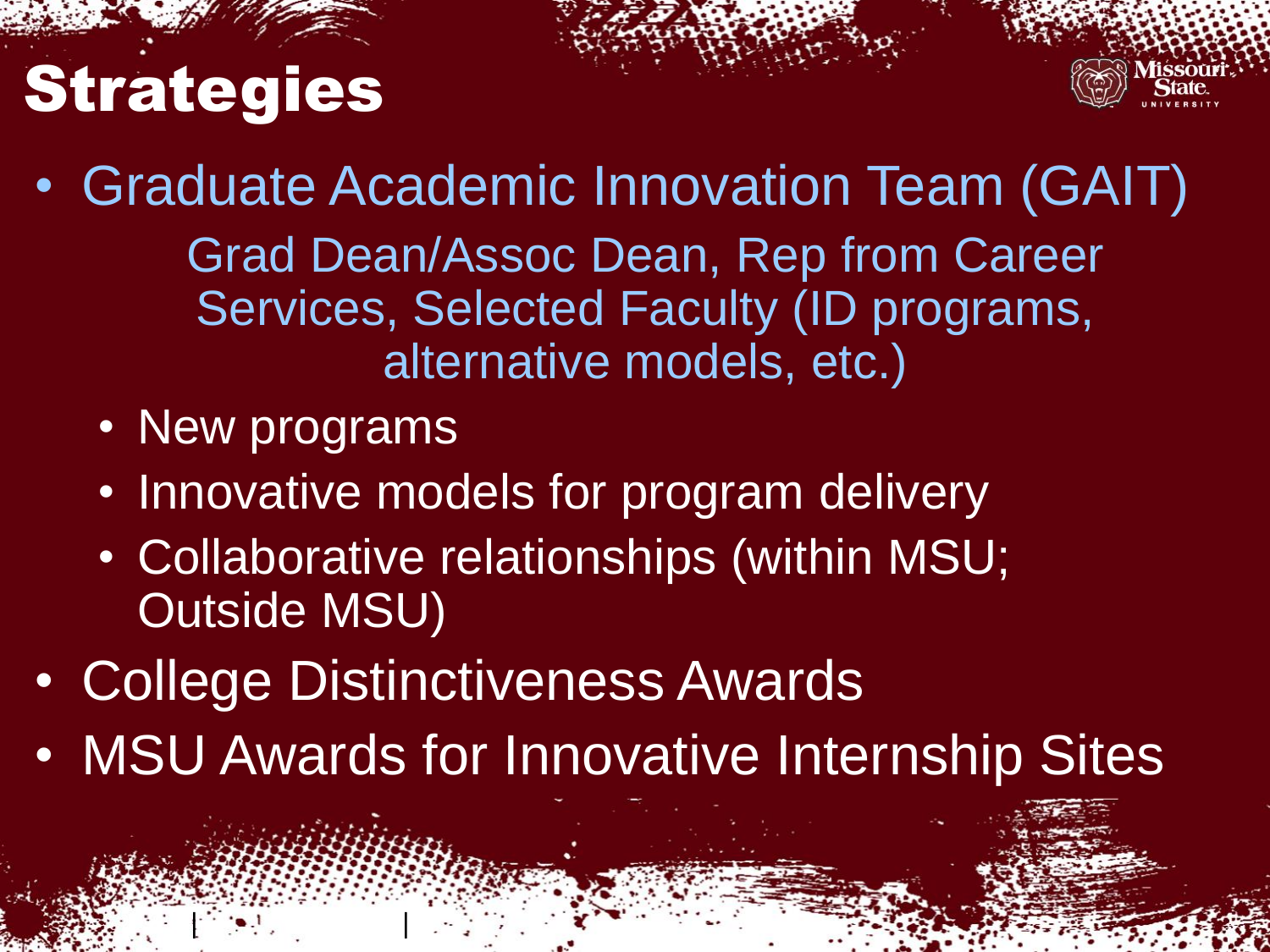

### Theme 3: Marketing & Recruitment

- Wide disparity in individual grad programs activities in marketing and recruitment
- Grad college has been doing a variety of centralized activities
	- Grad fairs
	- Ads in KY3, KSMU, etc.

- Need to identify the optimal balance in centralized and decentralized approaches
- Role of Grad College will be not only to engage in centralized, but also to support decentralized efforts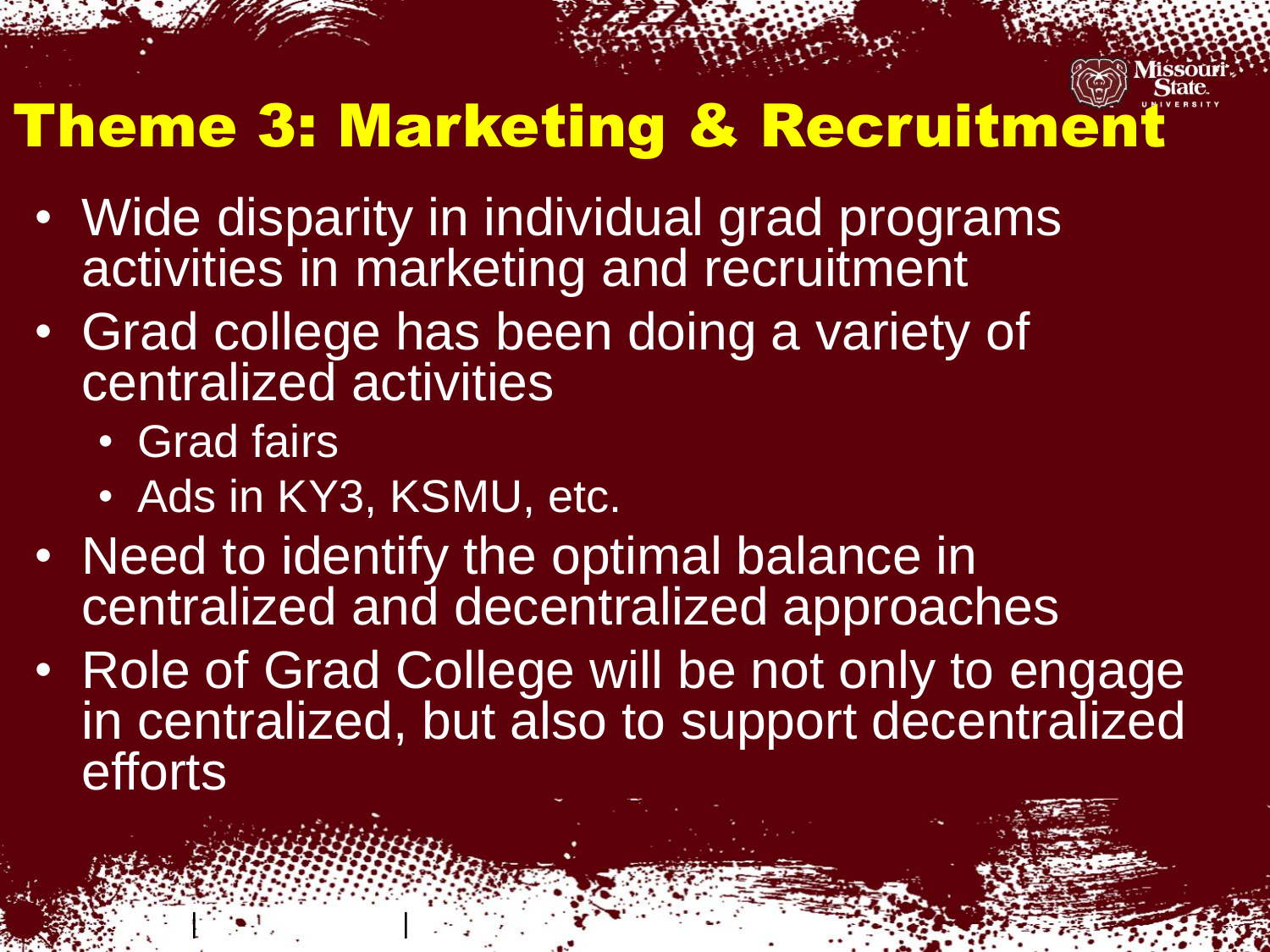## **Strategies**

- Recruitment and Marketing Initiatives Team (REMIT) Grad Dean/Assoc Dean, Grad Marketing/Recruitment Coordinator, MSU VP Marketing, Reps from Enrollment Management and International Services, Faculty/staff with expertise
	- Develop a 3-year marketing/recruitment plan
	- Meet regularly to monitor and assess implementation
	- Suggest budgetary priorities related to marketing and recruitment
- New CRM Software

 $\mathcal{L}^{\mathcal{L}}$  (See ). The set of  $\mathcal{L}^{\mathcal{L}}$ 

• Grad M-R Coordinator will play major role in use and local training.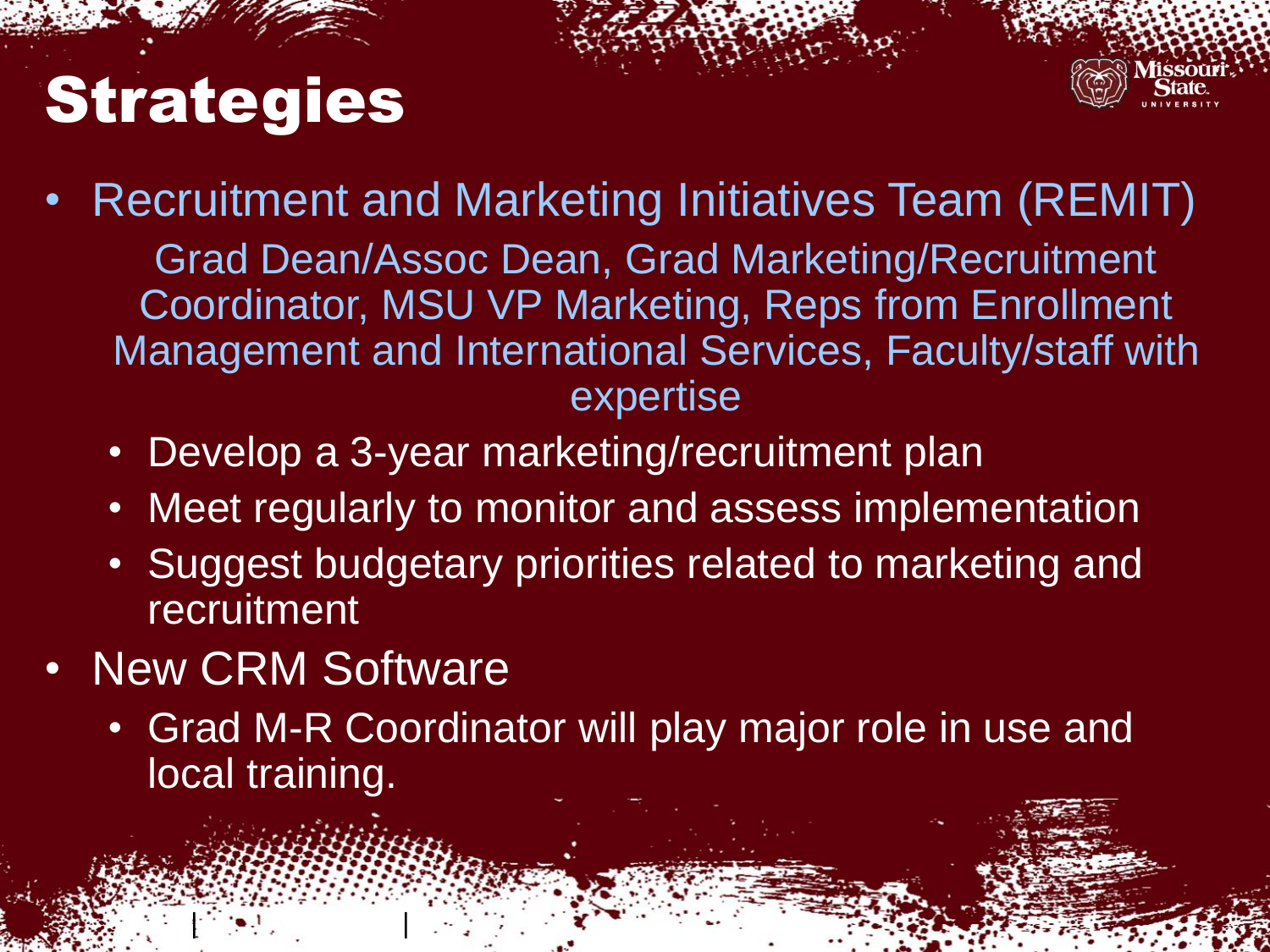## Theme 4: Student-Focused

- 
- Improve on measures of student success (retention, graduation)
- Increase student-centered instructional models and schedules and accelerated pathways, while maintaining rigor
	- Demand for online will continue to grow; however, ramifications for workload and student schedule/matriculation must be carefully considered
	- Competency-based instruction
	- Assessment of prior learning
	- Dual degrees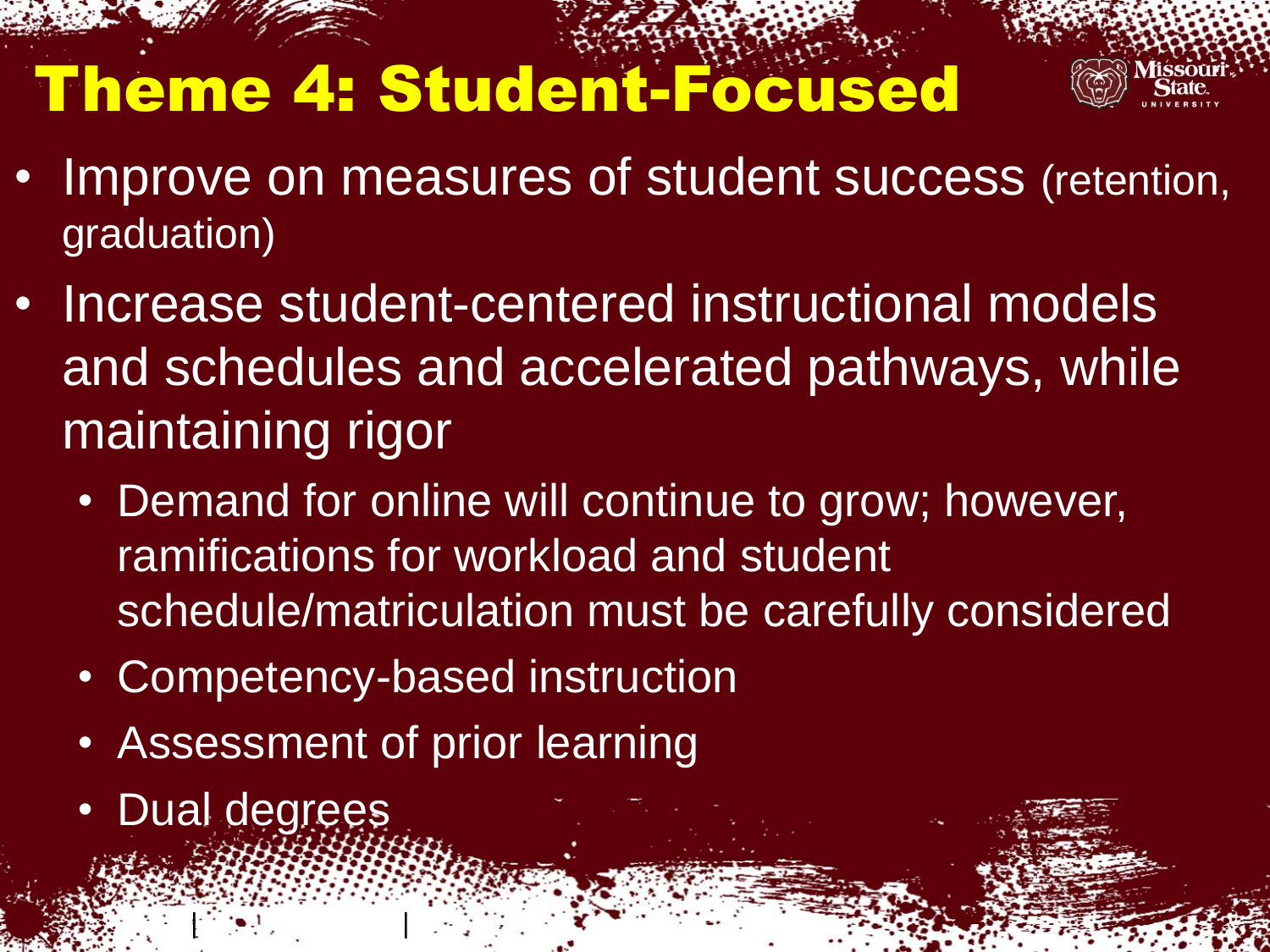## Theme 4: Student-Focused



- Increase student funding (assistantships, research/travel support)
- Summer research opportunities for visiting undergrad students (pipeline, prestige)
- Improve efforts to orient/engage/support... graduate students….
- Expand influence of public affairs in graduate programs
- Ensure a diversity of perspectives (underrepresented, international, etc.) are consistently influential in graduate programs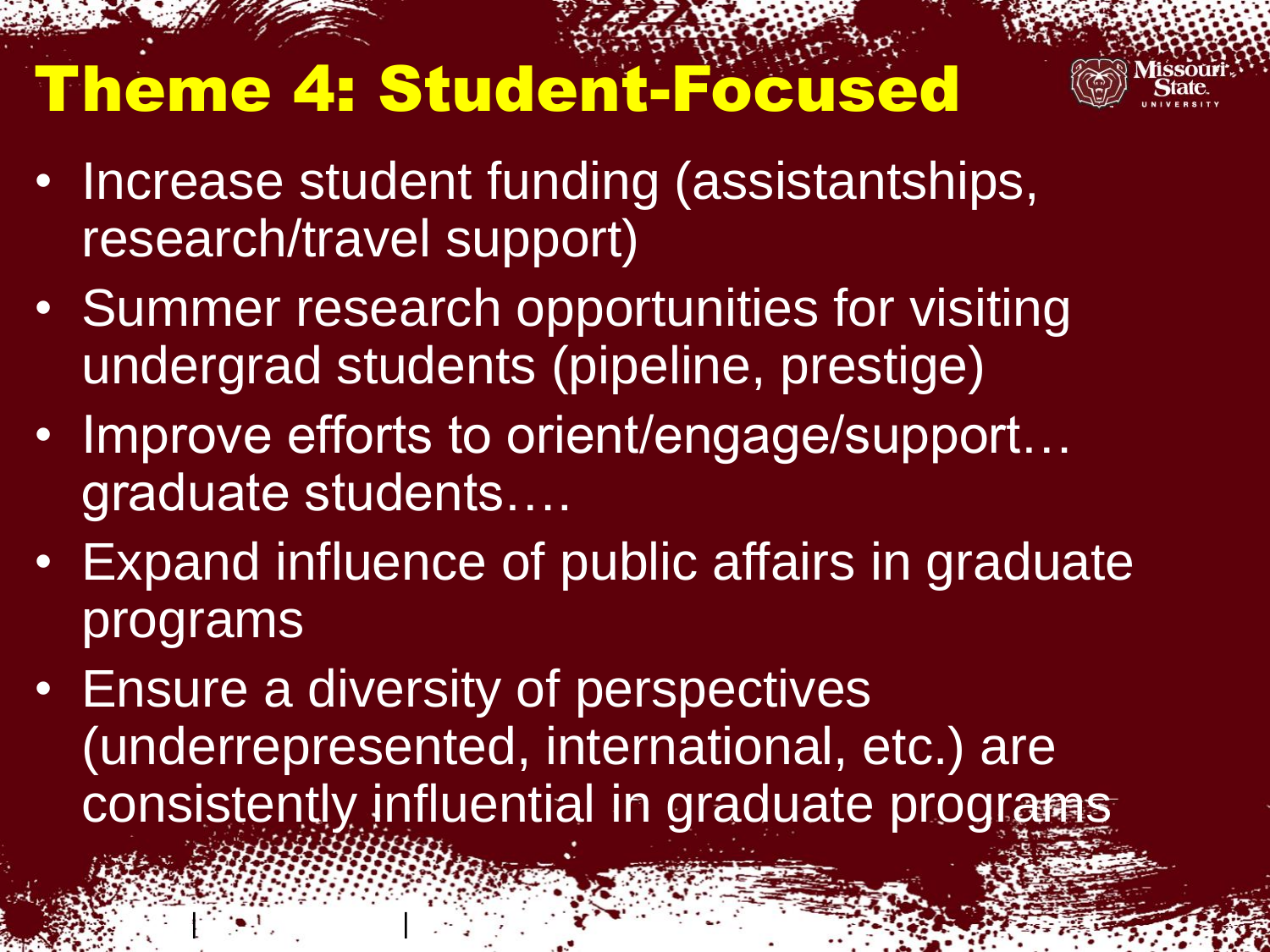#### Strategies (GAIT, Steering Committee)

- Graduate Scholars Program
	- Special GAs that support individuals with commitment to leadership; become nucleus of GSS
	- Need a source of funding... could be internal, partnership with academic colleges, foundation funds, etc.
- Specialized communication
	- Tailored admissions portals and procedures
	- Recruitment and retention programs for underrepresented domestic and international graduate students
	- Tailored orientation

 $\mathcal{L}^{\mathcal{L}}$  (See ). The set of  $\mathcal{L}^{\mathcal{L}}$ 

• "We want you back" campaigns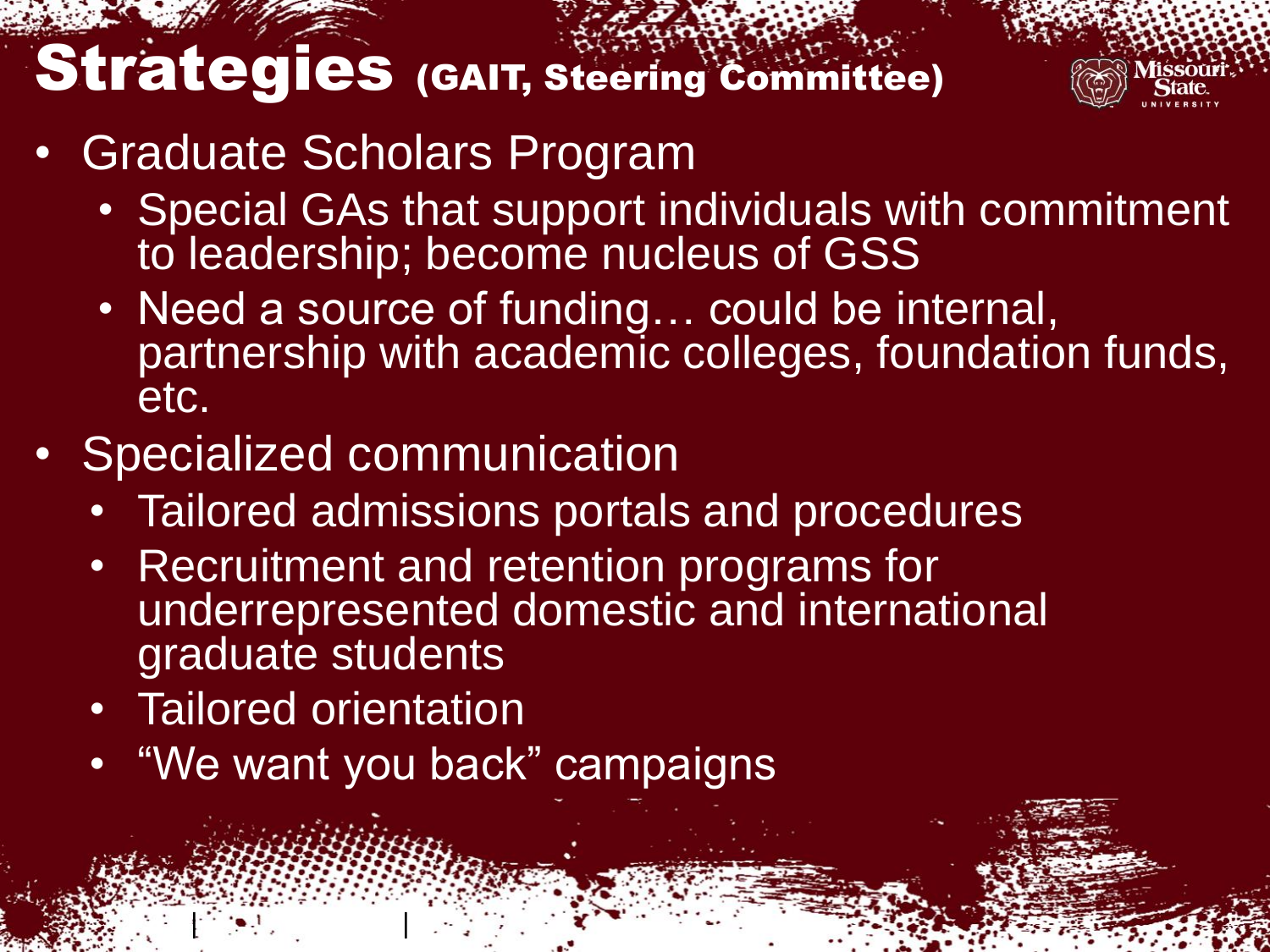## Theme 5: Funding



- Bad News:
	- No significant increases from state
	- No longer significant carryforward since all GC staff positions are filled
- Good News

- "High quality education at a competitive price" (many students say this)
- Consultant specifically mentioned us at the MAGS meeting as having low graduate debt
- Still have a strong amount of GC reserves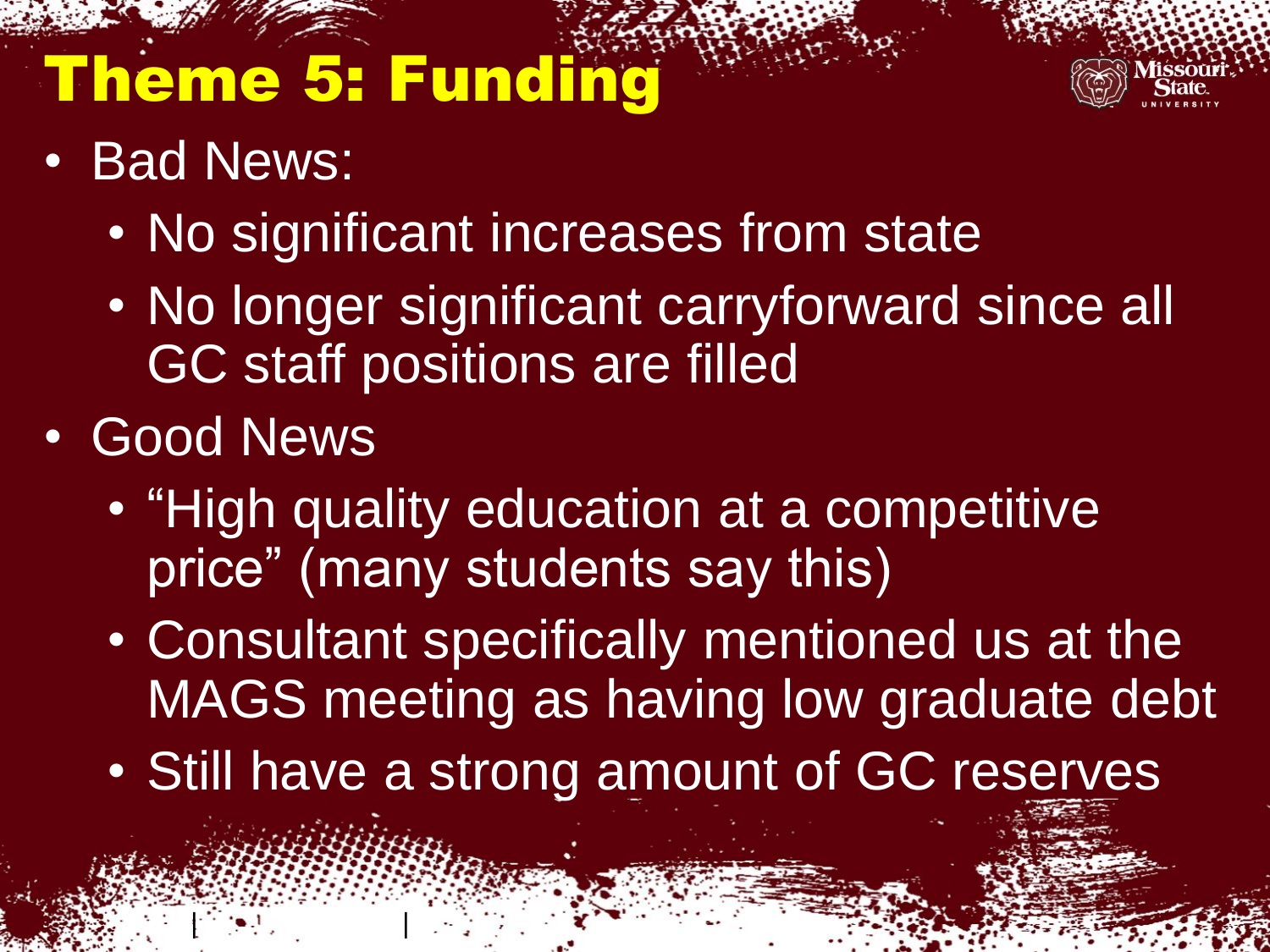## Theme 5: Funding

• "Live within our means"

- Spend-down of reserves (to target levels) determined by yearly strategic focus area (SFA)
- Won't spend more than allocated budget unless designated as yearly SFA
- Likely that current initiatives (McNair assistantships, diversity scholarships, graduate fellowships, recruitment grants, etc.) will change in some way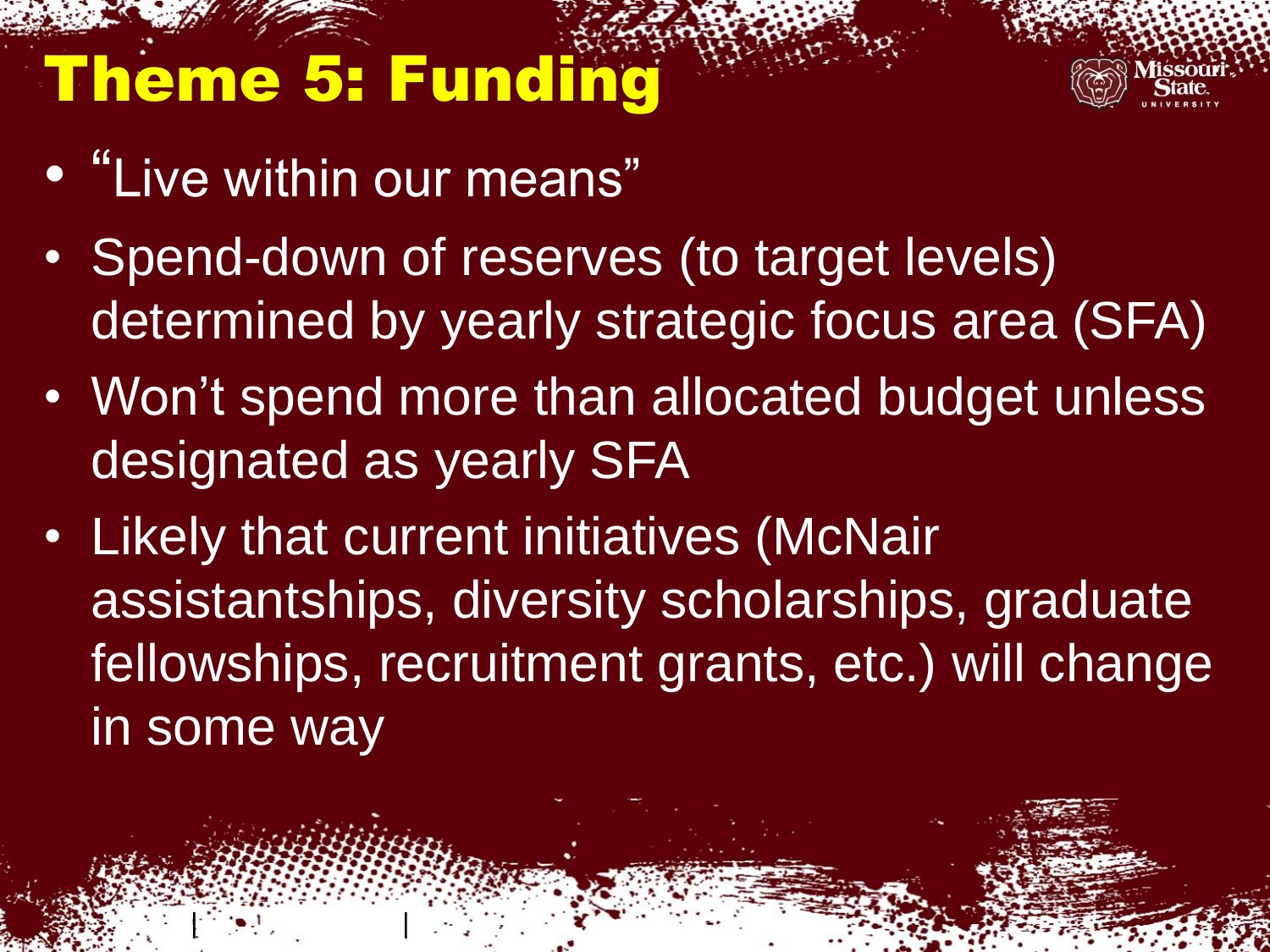## Funding: Strategies



- Highlight current
	- Example: *500+ Assistantships to 500+ Scholars*
- Internal advocacy (but we have to provide strong justification via new programs in response to market demands, expanding enrollment, new partnerships)
- Focused Fund Raising
	- MSU Foundation Account for Graduate College
	- Graduate Research Partnerships
	- Named Assistantships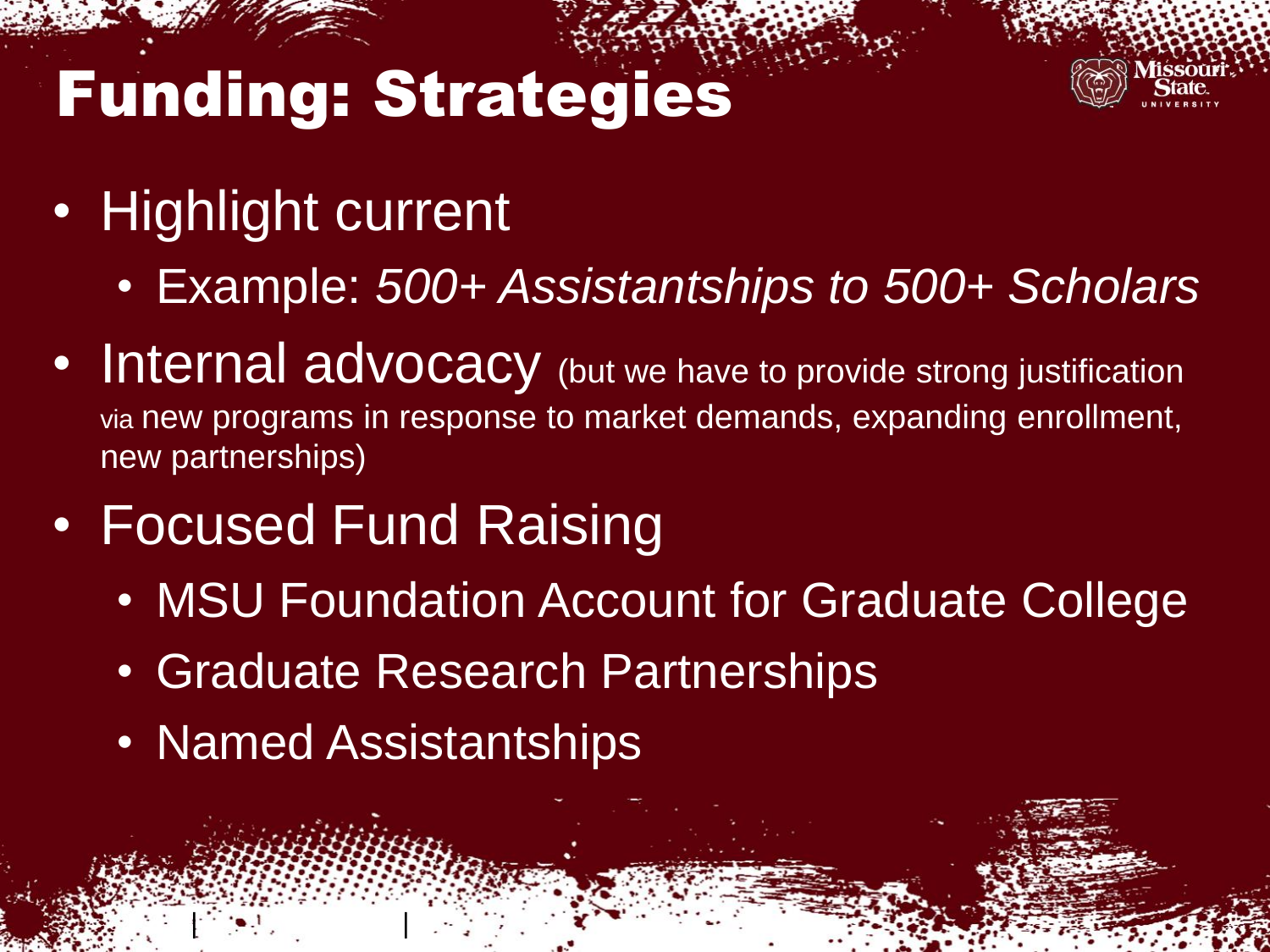

## Graduate Education Advisory Board

Alumni, community/regional leaders with a passion for graduate education

- Input on programming
- Assist with fund-raising

 $\mathcal{L}^{\mathcal{L}}$  (See ). The set of  $\mathcal{L}^{\mathcal{L}}$ 

• Networking for both students and faculty